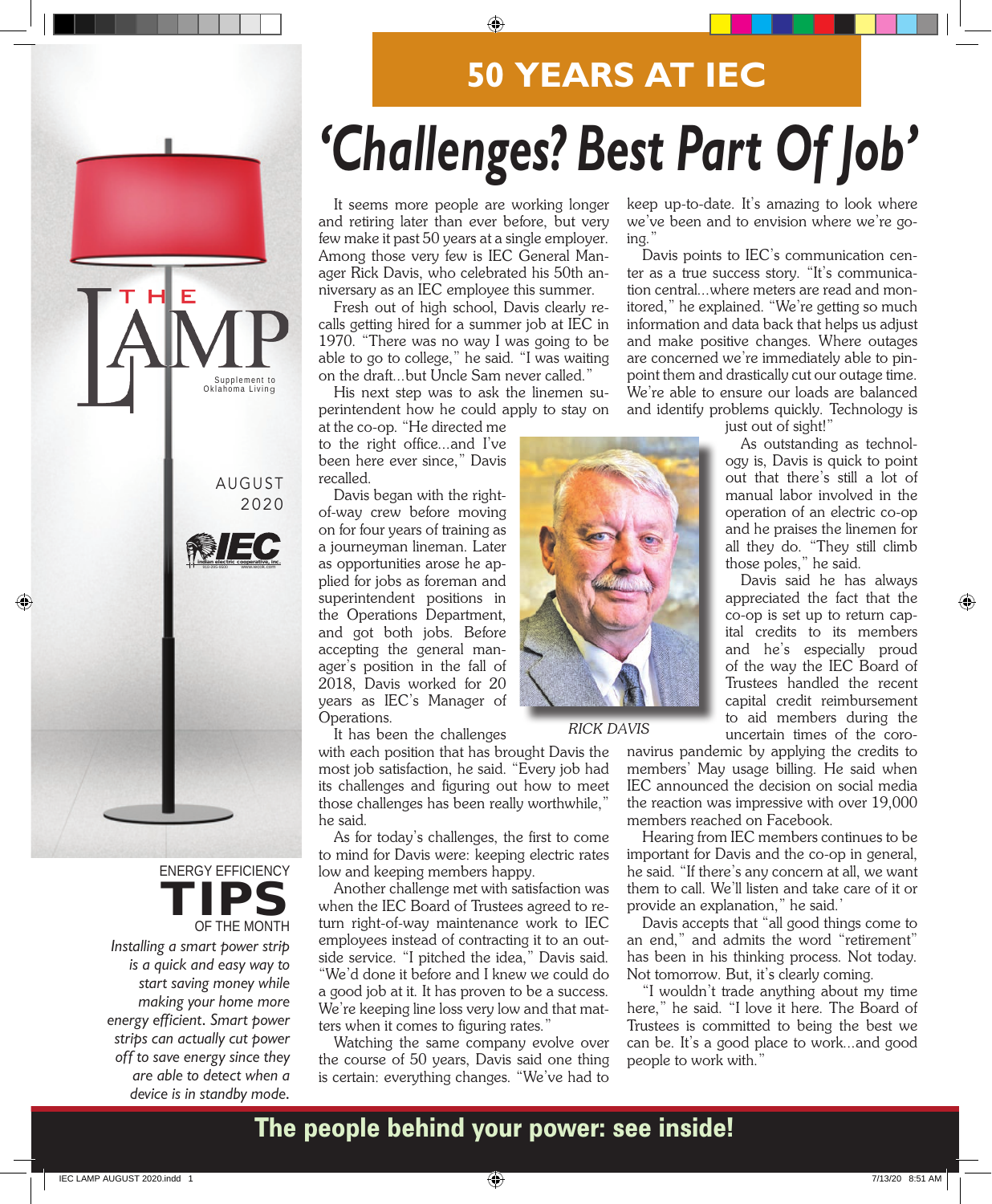## The people behind your power



If you are a member of a co-op in Northeast Oklahoma is a point of pride for Associated Electric Cooperative, the generation and transmission cooperative located in Springfield, Missou If you are a member of a co-op in Nor owering homes, farms and businesses in rural Northeast Oklahoma is a point of pride for Associated Electric Cooperative, the generation and transmission cooperative located in Springfield, Missouri. Southeast Iowa, or Missouri, your electricity comes from Associated's power plants. This cooperative is owned by members like you and serves 2.1 million people. It's controlled through three tiers, including your distribution cooperative, its transmission cooperative and a board including representatives from each level.

"Associated generates power for electric cooperatives in our system with values learned from our member-owners," says Emery "Buster" Geisendorfer, member-elected president of Associated's board of directors. "We know they want reliable, affordable power generated in a responsible way. That's how we view the power we generate — it must meet that reliable, affordable and responsible test."

A Lewis County Rural Electric Cooperative member, Buster is a cattleman from Monticello, Missouri. He serves on his local board and is president of Northeast Missouri Electric Power Cooperative, a regional transmission co-op. He says the three-tiered system — distribution, transmission and generation — is a key difference in why and how Associated generates power.

"I'm a member, too," Buster says. "Those who serve our member-owners at every level of the three-tiered system are focused on members."

#### **Power when you need it**

Providing reliable power expected by members requires different types of generation. Associated's fleet — producing electricity generated by natural gas, coal, wind and hydropower — is diverse enough to provide power on the hottest, coldest, driest, windiest and calmest days. Natural gas and coal are the most reliable forms of generation because they operate around the clock. They can be controlled unlike power sources that use available wind, sunshine or water to operate. There also are adequate supplies of natural gas and coal, including a 45- to 60-day coal stockpile onsite that keeps each of the plants running when needed.

#### **Power at a fair price**

 Electricity is provided to members 24 hours a day, 7 day a week, 365 days a year. As members ramp up their use, Associated's goal is to ensure reliability, then match members' needs to the most affordable generation resource.

Coal generation supplied about half of members' electricity in 2019. Low prices for natural gas increased the use of this fuel source in Associated's energy mix, which benefits members. Coal and natural gas are typically less expensive for generation than wind or other renewable sources.

Hydropower, the lowest-cost source, is used as much as possible, but is limited in supply by rainfall and is controlled by the U.S Army Corps of Engineers.

#### **Power generated the right way**

A focus on members drives Associated to be responsible



caretakers of the natural environment. To balance reliable and affordable electricity with environmental responsibility is not easy or inexpensive, but Associated is committed to generating power the right way.

Associated and its members have spent more than \$1.1 billion to reduce air emissions since 1994, resulting in more than 70% improvement in air quality. By adding significant amounts of wind power to diversify generating sources, investing in environmental controls and staying up-to-date with regulations and technologies, Associated complies with environmental regulations at the lowest cost possible for members.

"Having actual end users of its electricity sit on its board of directors makes Associated unique among other generators," says Buster. "Balancing reliable and affordable electricity with environmental responsibility takes a steadfast commitment and an allocation of resources. It's a priority Associated takes seriously. Their experience assures Associated meets the needs of its member owners. I can't imagine a better way to run a business that puts service first."

*In next month's issue: Reliability means having electricity available when you flip the switch. We'll dive deeper into Associated's ongoing efforts to maintain excellent reliability for members.*

"I'm a member, too. Those who serve our member-owners at every level of the three-tiered system are focused on members."

— *Emery "Buster" Geisendorfer*

"We know they want reliable, affordable power generated in a responsible way. That's how we view the power we generate it must meet that reliable, affordable and responsible test."

— *Emery "Buster" Geisendorfer*

### *Member-owned, member-focused* ASSOCIATED ELECTRIC

Associated Electric Cooperative generates the energy that powers your life



The Thomas Hill Energy Center is one source for the affordable, reliable electricity generated by Associated Electric Cooperative.

P